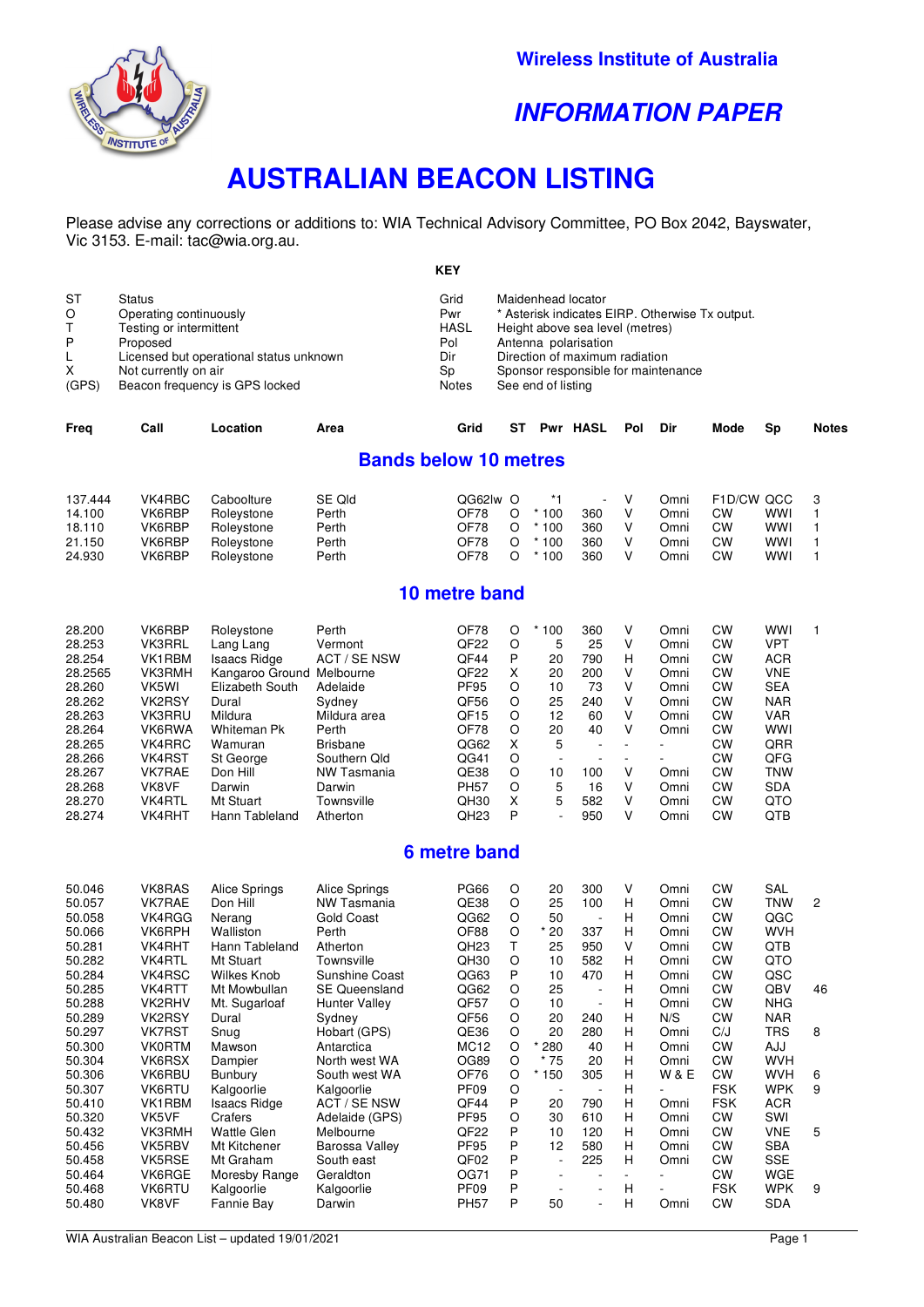| Freq                 | Call                    | Location                      | Area                                       | Grid                            | ST     | Pwr                            | <b>HASL</b>                                | Pol                      | Dir                 | Mode                     | <b>Sp</b>                | <b>Notes</b>   |
|----------------------|-------------------------|-------------------------------|--------------------------------------------|---------------------------------|--------|--------------------------------|--------------------------------------------|--------------------------|---------------------|--------------------------|--------------------------|----------------|
|                      |                         |                               |                                            | 2 metre band                    |        |                                |                                            |                          |                     |                          |                          |                |
| 144.410              | VK <sub>1</sub> RGI     | Mt Ginini                     | <b>ACT - SE NSW</b>                        | QF44                            | Ρ      | 8                              | 1770                                       | н                        | Omni                | Multi                    | ACR                      | 7              |
| 144.414              | VK2RSF                  | Mt Emerald                    | <b>Snowy Mountains</b>                     | QF43                            | P      | 12                             |                                            | н                        | Omni                | <b>FSK</b>               | <b>NSE</b>               |                |
| 144.420              | VK2RSY                  | Dural                         | Sydney                                     | QF56                            | O      | 20                             | 240                                        | Н                        | Omni                | CW                       | <b>NAR</b>               |                |
| 144.424              | <b>VK2R--</b>           | <b>Blue Mountains</b>         | <b>Blue Mountains</b>                      |                                 | P      | $\overline{\phantom{a}}$       |                                            | $\overline{\phantom{a}}$ |                     | $\overline{\phantom{a}}$ | <b>NBM</b>               |                |
| 144.430              | <b>VK3RTG</b>           | Clayton                       | Melbourne                                  | QF <sub>22</sub>                | O      | 15                             | 80                                         | Н                        | Omni                | <b>CW</b>                | <b>VAR</b>               |                |
| 144.434              | VK3RGI                  | Mt Carrajung                  | Gippsland (GPS)                            | QF31                            | O      | 10                             | 540                                        | Н                        | Omni                | <b>CW</b>                | VEZ                      |                |
| 144.436              | VK3RED                  | Donald's Knob                 | Eastern Vic                                | QF42                            | O      | $\overline{\phantom{a}}$       |                                            | $\overline{\phantom{a}}$ |                     |                          | <b>VAR</b>               |                |
| 144.438              | <b>VK3RRU</b>           | Merbein                       | Mildura area (GPS)<br><b>SE Queensland</b> | QF <sub>15</sub>                | O<br>O | 15<br>25                       | $\overline{\phantom{a}}$<br>$\overline{a}$ | н<br>H                   | Omni<br>Omni        | <b>CW</b><br><b>CW</b>   | VAR                      |                |
| 144.440<br>144.444   | VK4RTT<br>VK4RTL        | Mt Mowbullan<br>Mt Stuart     | Townsville                                 | QG62<br>QH30                    | O      | 10                             | 582                                        | V                        | Omni                | <b>FSK</b>               | QBV<br>QTO               |                |
| 144.446              | VK4RHT                  | Hann Tableland                | Mareeba                                    | QH <sub>23</sub>                | O      | $\overline{a}$                 | 950                                        | $\overline{\phantom{a}}$ |                     |                          | QTB                      |                |
| 144.450              | VK5VF                   | Crafers                       | Adelaide (GPS)                             | <b>PF95</b>                     | O      | 30                             | 680                                        | н                        | Omni                | <b>CW</b>                | SWI                      |                |
| 144.456              | VK5RBV                  | Mt Kitchener                  | Barossa Valley                             | <b>PF95</b>                     | Ρ      |                                | 580                                        | н                        | Omni                | СW                       | <b>SBA</b>               |                |
| 144.460              | VK6RPH                  | Walliston                     | Perth                                      | OF88                            | O      | * 25                           | 337                                        | н                        | Omni                | CW                       | <b>WVH</b>               |                |
| 144.470              | <b>VK7RST</b>           | Snug                          | Hobart (GPS)                               | QE36                            | O      | 20                             | 280                                        | н                        | Omni                | C/J                      | <b>TRS</b>               | 8              |
| 144.474              | <b>VK7RAE</b>           | Don Hill                      | NW Tas (GPS)                               | QE38                            | O      | 25                             | 100                                        | н                        | Omni                | <b>FSK</b>               | TNW                      | 11             |
| 144.480              | VK8VF                   | Darwin                        | Darwin                                     | <b>PH57</b>                     | Ρ      | 30                             |                                            | V<br>V                   | Omni                | <b>CW</b>                | <b>SDA</b>               |                |
| 144.485<br>144.530   | VK8RAS<br>VK3RGL        | Alice Springs<br>Mt Anakie    | Alice Springs<br>Geelong                   | <b>PG66</b><br>QF <sub>22</sub> | O<br>O | 20<br>8                        | 300<br>400                                 | н                        | Omni<br>W & NE FSK  | <b>CW</b>                | <b>SAL</b><br>VAR        | 20             |
| 144.534              | VK3RTC                  | Cobram                        | North Central Vic                          | QF <sub>24</sub>                | P      | 25                             | 125                                        | н                        | Omni                | <b>CW</b>                | <b>VMV</b>               | 10             |
| 144.536              | VK3RMB                  | Green Hill                    | Ballarat (GPS)                             | QF <sub>12</sub>                | O      | 10                             |                                            | н                        | Omni                | <b>FSK</b>               | VBA                      |                |
| 144.538              | VK3RMV                  | Mt Bainbridge                 | <b>SW Victoria</b>                         | QF <sub>12</sub>                | P      | $\overline{a}$                 | 305                                        | V                        | Omni                | CW                       | <b>VOT</b>               |                |
| 144.550              | VK5RSE                  | Mt Graham                     | South east                                 | QF <sub>02</sub>                | O      | 25                             | 225                                        | н                        | Note 14             | CW                       | SSE                      | 14             |
| 144.560              | VK6RBU                  | <b>Bunbury</b>                | South west WA                              | OF76                            | O      | 250                            | 305                                        | н                        | W & E               | <b>FSK</b>               | WVH                      | 6              |
| 144.562              | VK6RSW                  | Augusta                       | <b>Margaret River</b>                      | OF75                            | O      |                                |                                            | н                        | Omni                | <b>FSK</b>               | <b>WVH</b>               |                |
| 144.564              | VK6RST                  | Mt Barker                     | Southern WA (GPS)                          | OF85                            | O      | $*25$                          |                                            | H                        | Omni                | <b>FSK</b>               | <b>WVH</b>               |                |
| 144.568              | VK6REP                  | Esperance                     | South east WA (GPS)                        | PF <sub>06</sub>                | O      | *15                            | $\overline{a}$                             | Н                        | Omni                | <b>FSK</b>               | <b>WVH</b>               |                |
| 144.572              | VK6RTU                  | Kalgoorlie                    | Kalgoorlie                                 | PF <sub>09</sub>                | Ρ      |                                |                                            | Н                        |                     | <b>FSK</b>               | <b>WPK</b>               |                |
| 144.576              | VK6RSX                  | Dampier                       | North west WA                              | <b>OG89</b>                     | O      | $*75$                          | 20                                         | н                        | Omni                | CW                       | WVH                      |                |
|                      |                         |                               |                                            | 70 cm band                      |        |                                |                                            |                          |                     |                          |                          |                |
| 432.410              | VK <sub>1</sub> RGI     | Mt Ginini                     | ACT / SE NSW                               | QF44                            | Ρ      | 5                              | 1770                                       | н                        | Omni                | <b>FSK</b>               | <b>ACR</b>               |                |
| 432.414              | VK2RSF                  | Mt Emerald                    | <b>Snowy Mountains</b>                     | QF43                            | P      | 10                             |                                            | н                        | Omni                | СW                       | <b>NSE</b>               |                |
| 432.420              | VK2RSY                  | Dural                         | Sydney                                     | QF56                            | O      | 25                             | 240                                        | н                        | Omni                | CW                       | <b>NAR</b>               |                |
| 432.424              | <b>VK2R--</b>           | <b>Blue Mountains</b>         | <b>Blue Mountains</b>                      |                                 | P      | $\overline{a}$                 |                                            | $\overline{\phantom{a}}$ |                     |                          | <b>NBM</b>               |                |
| 432.430<br>432.434   | VK3RTG<br><b>VK3RGI</b> | Clayton                       | Melbourne<br>Gippsland                     | QF <sub>22</sub><br>QF31        | X<br>O | $\overline{\phantom{a}}$<br>10 | 80<br>540                                  | н<br>н                   | Omni<br><b>NSEW</b> | CW<br>CW                 | <b>VAR</b><br>VEZ        |                |
| 432.436              | VK3RED                  | Mt Carrajung<br>Donald's Knob | Eastern Vic                                | QF42                            | O      | $\overline{\phantom{a}}$       |                                            | $\overline{\phantom{a}}$ |                     | Ξ.                       | VAR                      |                |
| 432.438              | VK3RRU                  | Merbein                       | Mildura area (GPS)                         | QF15                            | Ρ      | $\overline{\phantom{a}}$       |                                            | Н                        | Omni                | CW                       | <b>VAR</b>               |                |
| 432.440              | VK4RBB                  | Edens Landing                 | Brisbane (GPS)                             | QG62                            | O      | 8                              | $\overline{a}$                             | Н                        | Omni                | <b>CW</b>                | QBV                      |                |
| 432.444              | VK4RTL                  | Mt Stuart                     | Townsville                                 | QH30                            | х      | 10                             | 582                                        | V                        | Omni                | FSK                      | QTO                      |                |
| 432.450              | VK5VF                   | Crafers                       | Adelaide (GPS)                             | <b>PF95</b>                     | O      | 10                             | 680                                        | Н                        | Omni                | <b>CW</b>                | SWI                      |                |
| 432.456              | VK5RBV                  | Mt Kitchener                  | Barossa Valley                             | <b>PF95</b>                     | Ρ      | $\overline{a}$                 | 580                                        | н                        | Omni                | CW                       | <b>SBA</b>               |                |
| 432.460              | VK6RPH                  | Walliston                     | Perth                                      | OF88                            | O      | $*25$                          | 337                                        | н                        | Omni                | CW                       | <b>WVH</b>               |                |
| 432.470              | <b>VK7RST</b>           | Snug                          | Hobart (GPS)                               | QE36                            | O      | 20                             | 280                                        | н                        | Omni                | C/J                      | <b>TRS</b>               | 8              |
| 432.474<br>432.480   | VK7RAE<br>VK8VF         | Don Hill<br>Darwin            | NW Tas (GPS)<br>Darwin                     | QE38<br><b>PH57</b>             | O<br>Ρ | 15<br>$\overline{\phantom{a}}$ | 100                                        | Н                        | Omni                | CW                       | <b>TNW</b><br><b>SDA</b> |                |
| 432.530              | <b>VK3RGL</b>           | Mt Anakie                     | Geelong (GPS)                              | QF <sub>22</sub>                | X      | 12                             | 400                                        | н                        | W & NE FSK          |                          | <b>VAR</b>               | 21             |
| 432.534              | VK3RTC                  | Cobram                        | North Central Vic                          | QF <sub>24</sub>                | Χ      | 25                             | 125                                        | H                        | Omni                | <b>CW</b>                | <b>VMV</b>               | 10             |
| 432.536              | VK3RMB                  | Green Hill                    | Ballarat (GPS)                             | QF <sub>12</sub>                | O      | 10                             |                                            | H                        | Omni                | <b>FSK</b>               | <b>VBA</b>               |                |
| 432.540              | VK4RAR                  | Mt Archer                     | Rockhampton                                | QG56                            | Ρ      | $\overline{\phantom{a}}$       |                                            | н                        |                     |                          | QRK                      |                |
| 432.550              | VK5RSE                  | Mt Graham                     | South east                                 | QF <sub>02</sub>                | O      | 25                             | 170                                        | н                        | E/W                 | <b>CW</b>                | SSE                      | 22             |
| 432.560              | VK6RBS                  | <b>Busselton</b>              | West coast WA                              | OF76                            | Ρ      | ÷,                             |                                            | н                        | ÷,                  |                          | <b>WVH</b>               |                |
| 432.564              | VK6RST                  | Mt Barker                     | Southern WA (GPS)                          | OF85                            | O      | 250<br>$^\star$                | ÷,                                         | Н                        | <b>N&amp;E</b>      | <b>CW</b>                | <b>WVH</b>               | 23             |
| 432.572              | VK6RTU                  | Kalgoorlie                    | Kalgoorlie                                 | PF <sub>09</sub><br>23 cm band  | P      |                                |                                            | Н                        | $\overline{a}$      | <b>FSK</b>               | <b>WPK</b>               |                |
| 1296.410             | VK1RGI                  | Mt Ginini                     | <b>SE NSW</b>                              | QF44                            | O      |                                | 1770                                       | н                        | Omni                | Multi                    | ACR                      | $\overline{7}$ |
| 1296.414             | VK2RSF                  | Mt Emerald                    | <b>Snowy Mountains</b>                     | QF43                            | P      | 4<br>$\overline{\phantom{a}}$  |                                            | н                        |                     | ÷.                       | <b>NSE</b>               |                |
| 1296.420             | VK2RSY                  | Dural                         | Sydney                                     | QF56                            | O      | 20                             | 240                                        | Н                        | Omni                | <b>CW</b>                | <b>NAR</b>               |                |
| 1296.424             | <b>VK2R--</b>           | <b>Blue Mountains</b>         | <b>Blue Mountains</b>                      |                                 | Ρ      |                                |                                            | $\overline{\phantom{a}}$ |                     |                          | <b>NBM</b>               |                |
| 1296.434             | VK3RGI                  | Mt Carrajung                  | Gippsland                                  | QF31                            | O      | 10                             | 540                                        | Н                        | Omni                | <b>CW</b>                | VEZ                      |                |
| 1296.438             | <b>VK3RRU</b>           | Merbein                       | Mildura area (GPS)                         | QF <sub>15</sub>                | Ρ      | $\overline{\phantom{a}}$       |                                            | н                        | Omni                | CW                       | VAR                      |                |
| 1296.440             | VK4RBB                  | Edens Landing                 | Brisbane (GPS)                             | QG62                            | O      | 9                              |                                            | н                        | Omni                | CW                       | QBV                      |                |
| 1296.444             | VK4RTL                  | Mt Stuart                     | Townsville                                 | QH30                            | O      | $\mathbf{1}$                   | 582                                        | ٧                        | Omni                | CW                       | QTO                      |                |
| 1296.448             | VK4RAR                  | $\frac{1}{2}$                 | Rockhampton                                | QG56                            | Ρ      | 5                              | $\blacksquare$                             | ٧                        | Omni                | <b>CW</b>                | QRK                      |                |
| 1296.450             | VK5VF                   | Crafers                       | Adelaide (GPS)                             | <b>PF95</b>                     | O      | 50                             | 610                                        | н                        | Omni                | <b>FSK</b>               | SWI                      |                |
| 1296.452<br>1296.456 | VK5RLZ<br>VK5RBV        | Elizabeth<br>Mt Kitchener     | Adelaide North (GPS)<br>Barossa Valley     | <b>PF95</b><br><b>PF95</b>      | O<br>Ρ | $\mathbf{1}$                   | 73<br>580                                  | н<br>H                   | Omni<br>Omni        | <b>CW</b><br><b>CW</b>   | <b>SEA</b><br><b>SBA</b> |                |
| 1296.460             | VK6RPH                  | Walliston                     | Perth                                      | OF88                            | O      | $*30$                          | 337                                        | н                        | Omni                | <b>FSK</b>               | <b>WVH</b>               |                |
| 1296.474             | VK7RAE                  | Don Hill                      | NW Tas (GPS)                               | QE38                            | O      | ÷,                             | 100                                        | н                        | Omni                | <b>CW</b>                | <b>TNW</b>               |                |
| 1296.530             | VK3RXX                  | Camberwell                    | Melbourne                                  | QF <sub>22</sub>                | O      | 10                             | $\blacksquare$                             | н                        | West                | <b>CW</b>                | <b>VNL</b>               |                |
|                      |                         |                               |                                            |                                 |        |                                |                                            |                          |                     |                          |                          |                |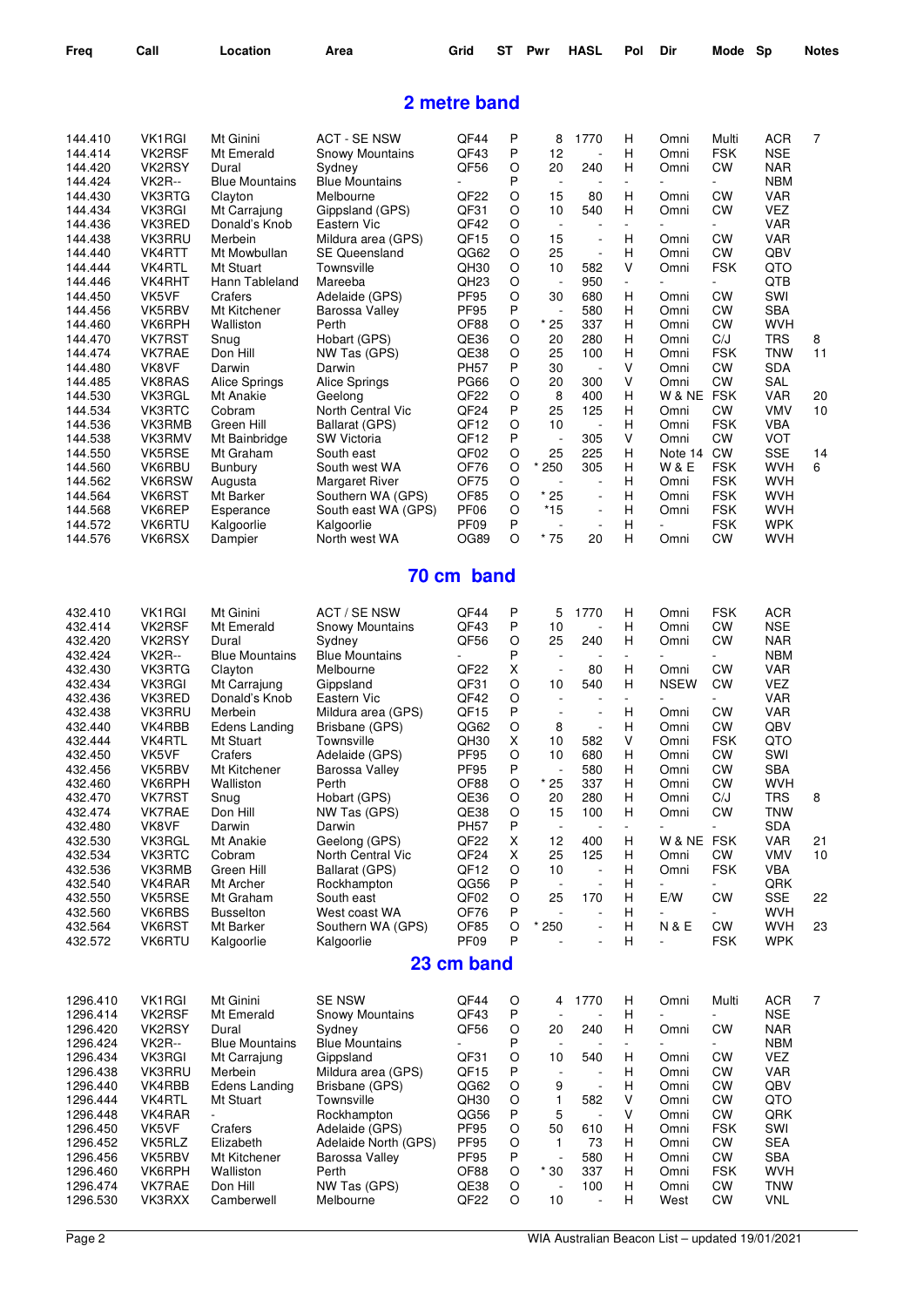| Freq                   | Call             | Location              | Area                                           | Grid                | <b>ST</b> | Pwr                                      | <b>HASL</b>              | Pol                           | Dir                      | Mode                     | Sp                       | <b>Notes</b> |
|------------------------|------------------|-----------------------|------------------------------------------------|---------------------|-----------|------------------------------------------|--------------------------|-------------------------------|--------------------------|--------------------------|--------------------------|--------------|
| 1296.532               | VK3RGW           | Langwarrin            | Mornington Pen (GPS)                           | QF <sub>21</sub>    | Χ         | 3                                        | $\overline{\phantom{a}}$ | н                             | E/W/NE FSK               |                          | <b>VGG</b>               | 31           |
| 1296.534               | <b>VK3RTC</b>    | Cobram                | North Central Vic                              | QF <sub>24</sub>    | X         | 10                                       | 125                      | н                             | Omni                     | СW                       | <b>VMV</b>               | 10           |
| 1296.536               | VK3RMB           | Green Hill            | Ballarat (GPS)                                 | QF <sub>12</sub>    | O         | 10                                       | 750                      | Н                             | Omni                     | <b>CW</b>                | <b>VBA</b>               |              |
| 1296.538               | VK3RGL           | Mt Anakie             | Geelong (GPS)                                  | QF22                | O         | 8                                        | 400                      | н                             | W & NE FSK               |                          | <b>VAR</b>               | 20           |
| 1296.550               | VK5RSE           | Mt Graham             | South east                                     | QF02                | O         | 10                                       | 225                      | н                             | 2X10el                   | <b>CW</b>                | <b>SSE</b>               |              |
| 1296.560               | VK6RBS           | <b>Busselton</b>      | W. Coast WA                                    | OF76                | X         | $*60$                                    | 10                       | H                             | North                    | <b>FSK</b>               | <b>WVH</b>               |              |
| 1296.562               | VK6RSW           | Augusta               | Margaret River                                 | OF75                | O         |                                          | $\overline{a}$           | н                             | Omni                     | <b>FSK</b>               | <b>WVH</b>               |              |
| 1296.564               | VK6RST           | Mt Barker             | Southern WA                                    | OF85                | P         |                                          |                          | н                             | $\overline{a}$           | СW                       | <b>WVH</b>               |              |
|                        |                  |                       |                                                | <b>Higher bands</b> |           |                                          |                          |                               |                          |                          |                          |              |
| 2403.420               | VK2RSY           | Dural                 | Sydney                                         | QF56                | P         | $\overline{a}$                           | 240                      | $\overline{\phantom{m}}$      |                          |                          | <b>NAR</b>               |              |
| 2403.424               | <b>VK2R--</b>    | <b>Blue Mountains</b> | <b>Blue Mountains</b>                          |                     | P         | $\sim$                                   |                          | $\blacksquare$                |                          |                          | <b>NBM</b>               |              |
| 2403.432               | VK3RXX           | Camberwell            | Melbourne                                      | QF22                | O         | 16                                       | $\overline{\phantom{a}}$ | н                             | Omni                     | <b>CW</b>                | <b>VNL</b>               |              |
| 2403.434               | <b>VK3RGI</b>    | Mt Carrajung          | Gippsland                                      | QF31                | O         | 10                                       | 540                      | н                             | Omni                     | СW                       | VEZ                      |              |
| 2403.440               | VK4RBB           | Edens Landing         | Brisbane (GPS)                                 | QG62                | O         | 2                                        |                          | $\overline{\phantom{a}}$      | Omni                     | СW                       | QBV                      |              |
| 2403.444               | <b>VK4RTL</b>    | Mt Stuart             | Townsville                                     | QH30                | O         | $\Box$                                   | 582                      | $\overline{\phantom{a}}$      |                          | $\blacksquare$           | QTO                      |              |
| 2403.450               | VK5VF            | Crafers               | Adelaide (GPS)                                 | <b>PF95</b>         | X         | 50                                       | 610                      | Н                             | WEST                     | <b>FSK</b>               | SWI                      |              |
| 2403.452               | VK5RLZ           | Elizabeth             | Adelaide (GPS)                                 | <b>PF95</b>         | O         | .15                                      | 73                       | н                             | Omni                     | СW                       | <b>SEA</b>               |              |
| 2403.460               | VK6RSP           | Ardross               | Perth                                          | OF77                | P         | 10                                       | $\sim$                   | н                             | Omni                     | <b>FSK</b>               | <b>WVH</b>               |              |
| 2403.480               | VK4RTV           | Ocean View            | Brisbane north                                 | QG62                | P         | $\overline{\phantom{a}}$                 |                          | $\overline{\phantom{a}}$      |                          |                          | ÷,                       |              |
| 2403.530               | VK3RGL           | Mt Anakie             | Geelong (GPS)                                  | QF <sub>22</sub>    | P         | 12                                       | 400                      | Н                             | W & NE FSK               |                          | <b>VAR</b>               | 21           |
| 2403.532               | VK3RGW           | Langwarrin            | Mornington Pen. (GPS)                          | QF <sub>21</sub>    | O         | 5                                        |                          | н                             | $E/W/NE -$               |                          | <b>VGG</b>               | 31           |
| 2403.534               | VK3RTC           | Cobram                | North Central Vic                              | QF24                | Ρ         | 5                                        | 125                      | Н                             | Omni                     | <b>FSK</b>               | <b>VMV</b>               | 10           |
| 2403.560               | VK6RBS           | <b>Busselton</b>      | W. Coast WA                                    | OF76                | X         |                                          | 10                       | Н                             |                          |                          | <b>WVH</b>               |              |
| 3398.420               | VK2RSY           | Dural                 | Sydney                                         | QF56                | P         | 10                                       | 240                      | H                             | Omni                     | СW                       | <b>NAR</b>               |              |
| 3398.434               | VK3RGI           | Mt Carrajung          | Gippsland                                      | QF31                | P         | $\overline{c}$                           | 540                      | H                             | Omni                     | СW                       | VEZ                      |              |
| 3398.440               | VK4RBB           | <b>Edens Landing</b>  | Brisbane (GPS)                                 | QG62                | O         | 3                                        | $\overline{a}$           | $\overline{\phantom{a}}$      |                          | <b>CW</b>                | QBV                      |              |
| 3398.450               | VK5VF            | Crafers               | Adelaide                                       | <b>PF95</b>         | O         | ÷,                                       | 610                      | H                             | West                     | <b>FSK</b>               | SWI                      |              |
| 3398.452               | VK5RLZ           | Elizabeth             | Adelaide                                       | <b>PF95</b>         | X         |                                          | 73                       | H                             | Omni                     | <b>FSK</b>               | <b>SEA</b>               |              |
| 3398.470               | VK7RTC           | Mt Wellington         | Hobart                                         | QE37                | P         | 20                                       | 1271                     | Н                             |                          | ÷                        | <b>TNT</b>               |              |
| 5760.420               | VK2RSY           | Dural                 | Sydney                                         | QF56                | P         | 10                                       | 240                      | н                             | Omni                     | СW                       | <b>NAR</b>               |              |
| 5760.432               | VK3RXX           | Camberwell            | Melbourne                                      | QF <sub>22</sub>    | O         | 16                                       | $\sim$                   | н                             | Omni                     | <b>CW</b>                | <b>VNL</b>               |              |
| 5760.434               | <b>VK3RGI</b>    | Mt Carrajung          | Gippsland                                      | QF31                | O         | $\mathbf{1}$                             | 540                      | н                             | Omni                     | СW                       | VEZ                      |              |
| 5760.444               | VK4RTL           | Mt Stuart             | Townsville                                     | QH30                | O         | $\overline{\phantom{a}}$                 | 582                      | $\overline{\phantom{a}}$      |                          | $\sim$                   | QTO                      |              |
| 5760.440               | VK4RBB           | Edens Landing         | Brisbane (GPS)                                 | QG62                | O         | 3                                        | $\overline{a}$           | $\overline{\phantom{a}}$      |                          | <b>CW</b>                | QBV                      |              |
| 5760.450               | VK5VF            | Crafers               | Adelaide                                       | <b>PF95</b>         | O         | 5                                        | 610                      | H                             | Omni                     | <b>FSK</b>               | SWI                      | 5            |
| 5760.452               | VK5RLZ           | Elizabeth             | Adelaide                                       | <b>PF95</b>         | X         | $\overline{c}$                           | 73                       | н                             | Omni                     | <b>FSK</b>               | <b>SEA</b>               |              |
| 5760.460               | VK6RSP           | Ardross               | Perth                                          | OF77                | O         | 1                                        | $\overline{\phantom{a}}$ | Н                             | Omni                     | <b>FSK</b>               | WVH                      |              |
| 5760.480               | VK4RTV           | Ocean View            | Brisbane north                                 | QG62                | P         | L,                                       |                          | $\overline{\phantom{a}}$      |                          |                          |                          |              |
| 10368.420              | VK2RSY           | Dural                 | Sydney                                         | QF56                | P         |                                          | 240                      | $\overline{\phantom{a}}$      |                          |                          | <b>NAR</b>               |              |
| 10368.434              | <b>VK3RGI</b>    | Mt Carrajung          | Gippsland                                      | QF31                | O         | 1.5                                      | 540                      | H                             | Omni                     | <b>CW</b>                | <b>VEZ</b>               |              |
| 10368.440              | VK4RBB           | <b>Edens Landing</b>  | <b>Brisbane</b>                                | QG62                | O         |                                          |                          |                               | Omni                     | CW                       | QBV                      |              |
| 10368.444              | VK4RTL           | Mt Stuart             | Townsville                                     | QH30                | O         | $\overline{\phantom{a}}$                 | 582                      | $\overline{\phantom{a}}$      | $\overline{\phantom{0}}$ | $\overline{\phantom{a}}$ | QTO                      |              |
| 10368.450              | VK5VF            | Crafers               | Adelaide                                       | PF95                | O         | 10                                       | 610                      | н                             | Omni                     | CW                       | SWI                      | 5            |
| 10368.452              | VK5RLZ           | Elizabeth             | Adelaide                                       | <b>PF95</b>         | х         | 10                                       | 73                       | Н                             | Omni                     | <b>FSK</b>               | <b>SEA</b>               |              |
| 10368.460<br>10368.480 | VK6RSP<br>VK4RTV | Ardross<br>Ocean View | Perth<br>Brisbane north                        | OF77<br>QG62        | O<br>P    | $\mathbf{1}$<br>$\overline{\phantom{a}}$ |                          | н<br>$\overline{\phantom{a}}$ | Omni                     | <b>FSK</b>               | <b>WVH</b><br>÷.         |              |
| 10368.530              | VK3RXX           | Camberwell            | Melbourne                                      | QF <sub>22</sub>    | O         | 2                                        |                          | н                             | Omni                     | СW                       | <b>VNL</b>               | 32           |
| 10368.536              | VK3RMB           | Green Hill            | <b>Ballarat</b>                                | QF12                | O         |                                          |                          | Н                             | Omni                     | CW                       | <b>VBA</b>               |              |
| 10368.538              | <b>VK3RWL</b>    | Mt Warrnambool        | SW Victoria                                    | QF11                | Χ         | 2                                        | 220                      | н                             | E/W                      | CW                       | VAR                      |              |
| 10368.550              | VK5RSE           | Mt Graham             | South east (GPS)                               | QF <sub>02</sub>    | X         | 10                                       | 225                      | $\overline{\phantom{a}}$      |                          |                          | <b>SSE</b>               |              |
| 10368.560              | VK6RBS           | <b>Busselton</b>      | W. Coast WA                                    | OF76                | X         |                                          | 10                       | Н                             |                          |                          | <b>WVH</b>               |              |
| 10368.564              | VK6RST           | Mt Barker             | Southern WA                                    | OF85                | O         | $\ast$<br>200                            |                          | H                             | East                     | <b>FSK</b>               | <b>WVH</b>               |              |
| 24048.440              | VK4RBB           | Edens Landing         | Brisbane (GPS)                                 | QG62                | O         |                                          |                          |                               |                          | СW                       | QBV                      |              |
| 24048.444              | <b>VK4RTL</b>    | Mt Stuart             | Townsville                                     | QH30                | O         |                                          | 582                      | $\qquad \qquad \blacksquare$  |                          |                          | QTO                      |              |
| 24048.452              | VK5RLZ           | Elizabeth             | Adelaide                                       | <b>PF95</b>         | X         |                                          | 73                       |                               |                          |                          | <b>SEA</b>               |              |
| 24048.480              | VK4RTV           | Ocean View            | Brisbane north                                 | QG62                | P         |                                          |                          | $\overline{\phantom{a}}$      |                          |                          | $\overline{\phantom{a}}$ |              |
| 24048.560              | VK6RSP           | Melville              | Perth                                          | OF77                | P         | $*1$                                     |                          | н                             | Omni                     | <b>FSK</b>               | <b>WVH</b>               |              |
|                        |                  |                       | <b>CW practice and special purpose beacons</b> |                     |           |                                          |                          |                               |                          |                          |                          |              |

| 3.699   | VK2RSY        | Dural         | Sydney             | QF56             |         | 35 | 240 | <b>Dipole</b> | СW        | <b>NAR</b> | 41 |
|---------|---------------|---------------|--------------------|------------------|---------|----|-----|---------------|-----------|------------|----|
| 53.100  | VK3RMG        | Mt Broughton  | Yea                | QF <sub>22</sub> |         | 40 | 650 | Omni          | FSK       | VSG        | 42 |
| 53.100  | <b>VK3RUG</b> | Devil's River | Alexandra - Eildon | QF <sub>22</sub> |         | 40 | 650 | Omni          | FSK       | VSG        | 42 |
| 145.575 | VK6RIB        | Ardross       | Perth              | <b>OF77</b>      |         | 10 | 43  | Omni          | <b>FM</b> | <b>WHC</b> | 45 |
| 145.650 | VK2RSY        | Dural         | Sydney             | QF56             | x       |    | 240 | Omni          | FM        | <b>NAR</b> | 41 |
| 145.650 | VK3RCW        | Waverley      | Melbourne          | OF <sub>22</sub> | $\circ$ |    |     | Omni          | FM        | VAR        | 41 |
| 145.650 | VK5VF         | Crafers       | Adelaide           | <b>PF95</b>      | x       | 10 | 610 | Omni          | FM        | SWI        | 41 |
| 145.675 | VK2RRR        | Razorback     | <b>SW Sydney</b>   | QF56             | P       |    |     | Omni          | <b>FM</b> |            |    |
| 145.675 | VK6RTB        | portable      | WA statewide       | ۰                |         | 10 |     | Yaqi          | FM        | <b>WDW</b> | 44 |
| 439.725 | VK2RAG        | Somersby      | Gosford - Wyong    | QF56             |         | 25 | 320 | Omni          | FM        | <b>NCC</b> | 43 |
|         |               |               |                    |                  |         |    |     |               |           |            |    |